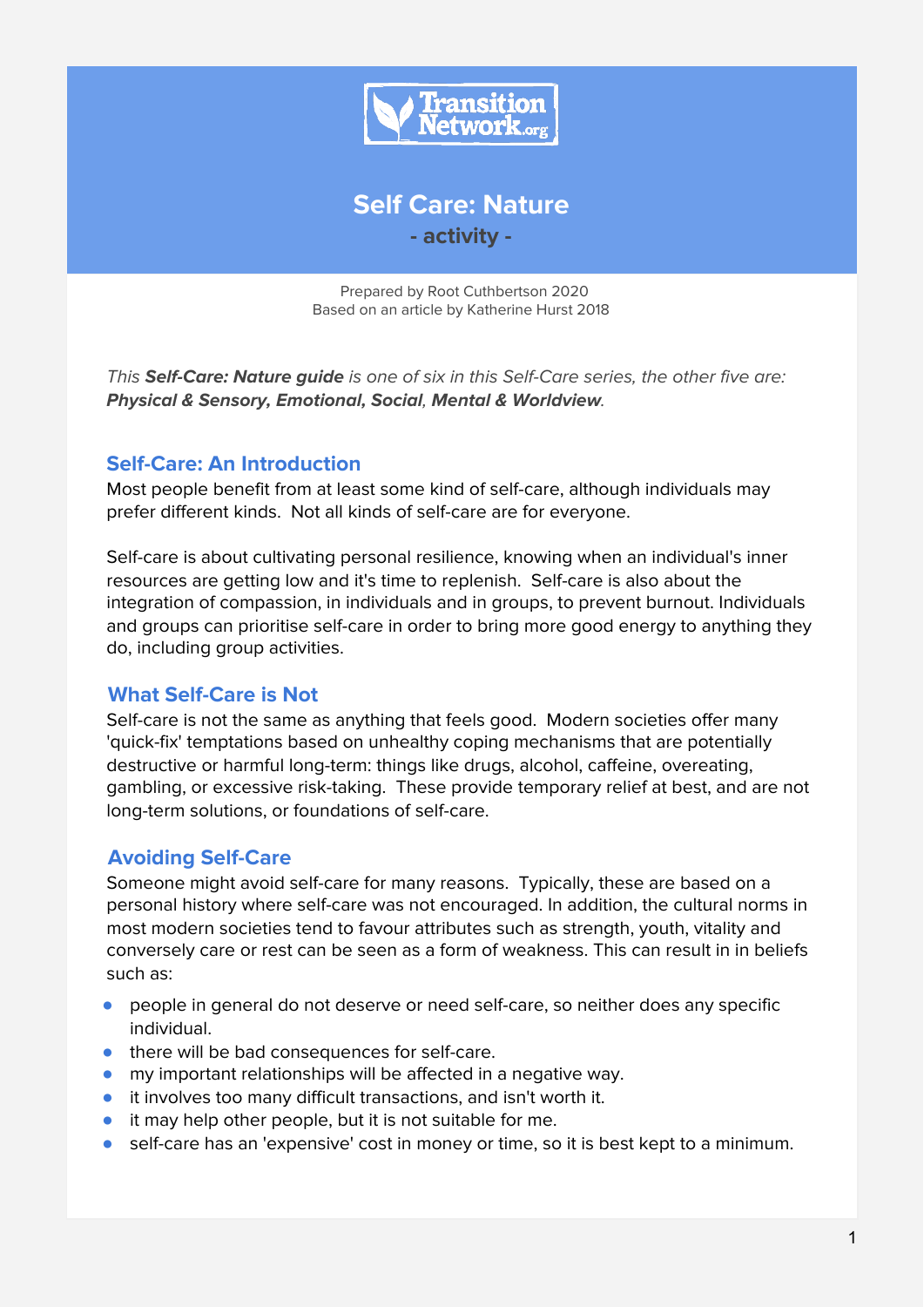**Self-care practices are good for us! Exercise, creativity, rest, touch, social connection, time in nature (to name some examples) have long-term benefits on all levels: physically, emotionally, mentally, socially, and for worldview.**

### **Self-Care: Nature**

Self-care in nature can combine the benefits of all the other types of self-care: physical, sensory, mental, worldview, emotional, and social. The human nervous system evolved in nature, and it is still designed to respond to the signals that nature provides. Some health care providers are now writing prescriptions for time in nature to alleviate symptoms like hypertension, stress, high blood pressure, anxiety, and depression. In her book Kith, author Jay Griffiths explores how children who grow up with time in nature have fewer such health problems.

Here are some practices to try, with an awareness of preventing accident, harm, or injury. Even if you only have a short time, you can try some self-care in nature!

5+ minutes for a **sensory walk** in a natural environment paying particular attention to your sense of **smell and touch.** Nature is full of scents and textures which may remind you of past experiences. Take a tour and see if you can smell and/or touch more than 10 natural things. Are they pleasant or unpleasant? Bonus challenge: Can you smell the weather changing?

8+ minutes to **walk barefoot** on the grass, on sand, or in the soil. Explore the tactile sensations in your feet, starting with an easy or soft area. Bonus challenge: without harming, try walking barefoot on rougher ground. How does this change the way you walk?

8+ minutes to **listen to natural sounds**: insects, birds, animals, plants, wind, water. Make a list of all the distinct things you can hear. Notice also how much silence you can hear. How many seconds of silence can you count? Bonus: learn the 5 identifiable patterns of bird language which reveal many aspects about natural goings-on in the landscape.

10+ minutes to **ground yourself**: place a part of your body – feet, hands, back – on the earth without any rubber or insulation. The simplest way is to remove your rubber-soled shoes. Clint Ober's research has shown that grounding reduces inflammation in the body and can result in many physical benefits.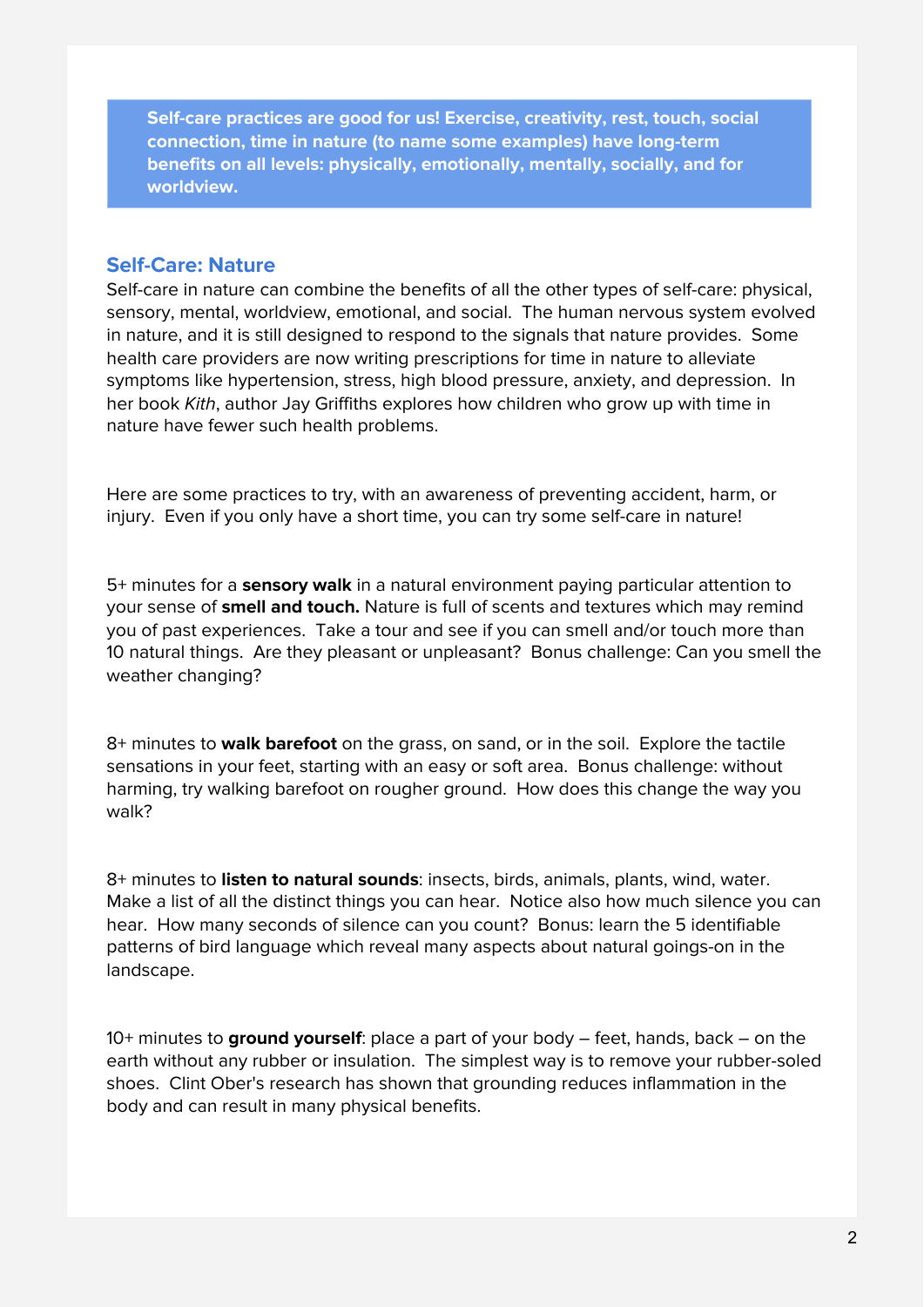10+ minutes being in or near **natural water**: a spring, river, waterfall, wetland, pond, lake, or sea. Water features – especially waterfalls or seasides with big waves – are great sources of the Leonard Effect, producing negative ions which provide many health benefits. The senses also benefit from being near water: the sound and feel of it, the smell and taste. Bonus: get in the water for a refreshing splash, a quick dip, or a proper swim.

10+ minutes for **cloud watching**. Let your mind drift, let your thoughts wander. Enjoy the shapes and what memories they bring, or simply be present in the moment. Many people are inspired by clouds to make art, poetry, or music. The Cloud Appreciation Society is one online group where cloud-watchers can share images and appreciations.

12+ minutes for **forest bathing**. Originally from Japan, this practice emphasizes time in any natural or green space with many plants, ideally a forest or woodland. The exposure to increased oxygen is beneficial, as well as slowing down to appreciate the many ways that plants support life.

12+ minutes for **stargazing** and observing the night sky. For generations humans have been inspired by the patterns in the stars. What traditional stories have you heard? Other celestial wonders include the moon, planets, satellites, or aurora borealis. Bonus: choose a night with a special event, like a lunar eclipse, a meteor shower, a comet, or a cascade of shooting stars.

15+ minutes to **soak up the sunshine**. While preventing sunburn is important, sunshine can be beneficial at an indirect angle either early or late in the day. Sunlight is a good source of mood-enhancing vitamin D, valuable in places where the days are short. Unfiltered sunlight, perceived by the eyes without sunglasses, affects the production of melanin in the skin; it also helps to set the circadian rhythms, important for getting a good night's sleep. Bonus: Try 30+ minutes of unfiltered sunlight early in the day, even if it's cloudy.

15+ minutes a day for several days to **celebrate the season.** Appreciate the natural sights, sounds, textures, smells, and flavors that are available at this time of year. Touch, listen, smell, taste, and observe closely. For example: the smells after the first rain; the crunch of dry leaves underfoot; the sounds of migrating birds; the flavor of a ripe fruit. What are your favorite things about this season? How do they relate to your previous experiences? Have you discovered any new favorites this year?

15+ minutes. Write in a **nature journal** about your observations in nature. Pick one specific spot and report on any changes you notice. Try doodling or inventing small poems. Or take inspiration from other great nature writers, and see if you can paint a picture or conjure an experience with your words. Bonus challenge: Write in your journal 3+ times per week.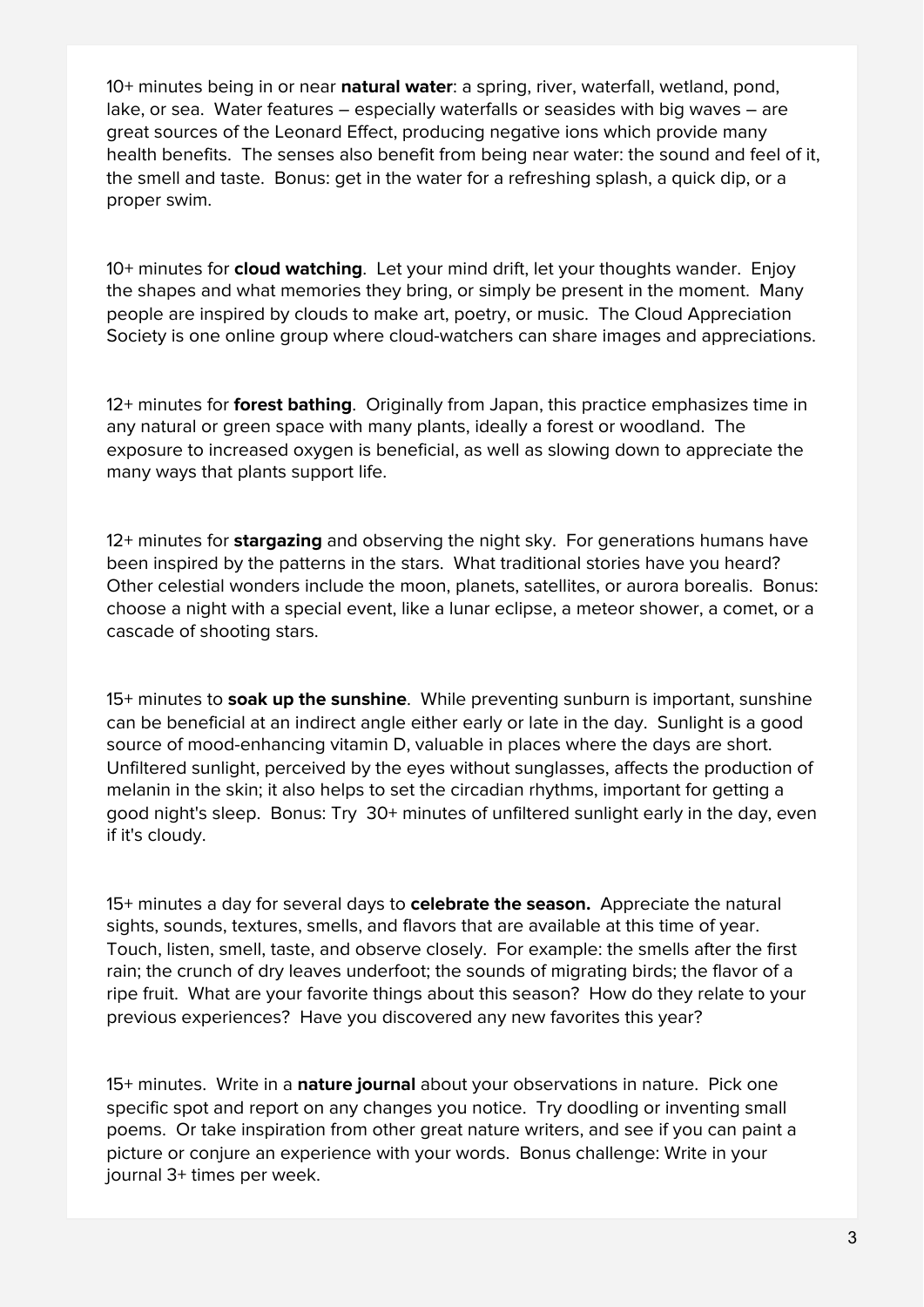20+ minutes for **hammock time**. An ancient and versatile technology, a hammock can either be elaborate or made of simple materials that are easy to carry, set-up, and take-down. If you don't have one, try making your own or borrowing someone else's. Hammocks are great for an outdoor nap or other quiet activities. Bonus: elevating your feet over your heart has many benefits.

20+ minutes to **wander in nature** with no agenda. Go off-trail. See where your curiosity leads you. Follow the sunlight, or insects, or your intuition. A lack of agenda helps to reduce stress and can be quite restorative. What aspects of nature capture your attention, or bring you joy?

20+ minutes to **forage in nature** with a clear objective. Try beachcombing for smooth stones, driftwood, or seashells. Hunt for natural art materials like rock pigments, feathers, thorns, large leaves for origami, flowers, grasses or reeds for weaving or basketry. After some guidance on preventing harm, forage for wild edibles like berries, nuts, seeds, mushrooms, or medicinal herbs.

4+ hours for an **outdoor adventure**. To prevent harm, most adventures require preparation, guidance, and appropriate gear. Try a simple adventure like exploring a nearby area for the first time, or geo-caching in locations that involve mapping and orienteering. Other options: hiking, rock-climbing, tree-climbing, parkour, hill-running, sledding, kayaking, surfing, snorkeling, cycling, mountain biking, horse-riding, etc.

6+ hours for a **digital detox**. If your nervous system is affected by screens and electronics on a daily basis, going natural for a half-day can have many health benefits. Try out an analog existence by turning off all your electronic devices, including routers, bases, and repeaters. Learn a skill, handicraft, or activity your ancestors would have recognized. Bonus: take yourself to a natural area far away from all EMFs (electromagnetic frequencies) and WiFi (wireless fidelity networks).